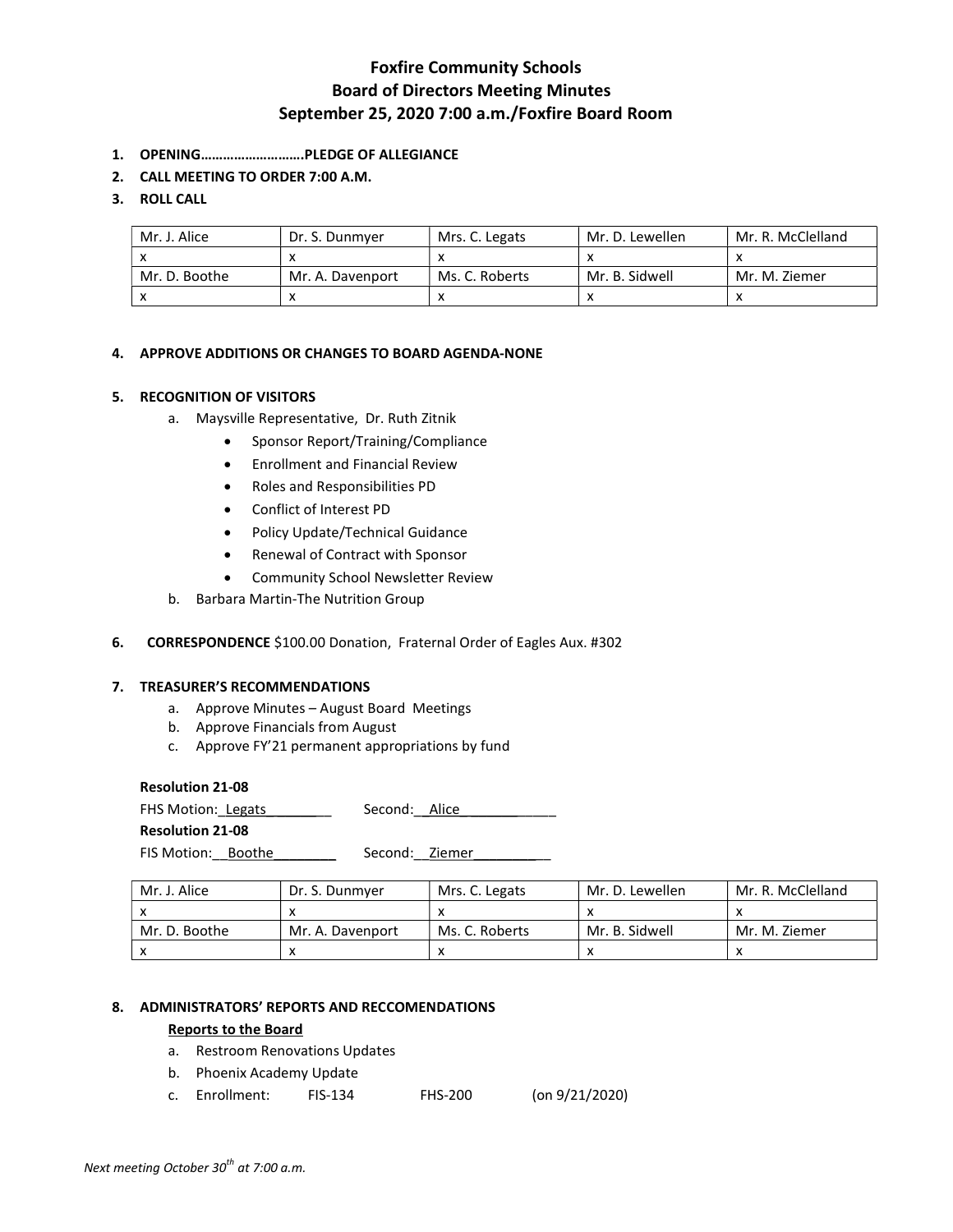# Foxfire Community Schools Board of Directors Meeting Minutes September 25, 2020 7:00 a.m./Foxfire Board Room

### Recommendations for Consideration

- a. Approve Sumaya Brown, Foxfire High School ELA Teacher
- b. Approve Ohio Teacher Evaluation 2.0 Model for 2021-2022 school year

| <b>Resolution 21-09</b> |                    |  |  |  |
|-------------------------|--------------------|--|--|--|
| FHS Motion: Alice       | Second: McClelland |  |  |  |
| <b>Resolution 21-09</b> |                    |  |  |  |
| FIS Motion: Ziemer      | Second: Boothe     |  |  |  |

| Mr. J. Alice  | Dr. S. Dunmver   | Mrs. C. Legats | Mr. D. Lewellen | Mr. R. McClelland |
|---------------|------------------|----------------|-----------------|-------------------|
|               |                  |                |                 |                   |
| Mr. D. Boothe | Mr. A. Davenport | Ms. C. Roberts | Mr. B. Sidwell  | Mr. M. Ziemer     |
|               | $\mathbf{v}$     |                |                 |                   |

## 9. EXECUTIVE SESSION (If needed)

WHEREAS boards of education and other governmental bodies are required by statute "to take official action and to conduct all deliberations upon official business only in open meetings, unless the subject matter is specifically excepted by law";

WHEREAS "the minutes need only reflect the general subject matter of discussion in executive sessions"; and WHEREAS the members of a public body may hold an executive session only at a regular or special meeting for the sole purpose of consideration of any of the matters set forth below.

NOW THEREFORE BE IT RESOLVED under the provision of ORC 121.22, the board hereby enters executive session for the reason(s) herein stated:

## \_\_\_ \_ Personnel matters

- \_\_\_ Appointment of employee(s) (reemployment)
- \_\_\_Promotion or compensation
- \_\_\_ Dismissal, discipline, or demotion of employee(s) or student(s)
- \_\_\_ Investigation of charges or complaints of employee(s) or student(s)
- **\_\_\_\_** Purchase or sale of property
- **\_\_\_\_\_** Conference with an attorney
- \_\_\_\_\_ Preparing for, conducting, or reviewing negotiations or bargaining
- \_\_\_\_\_ Matters required by federal law or state statutes to be confidential
- \_\_\_\_\_ Specialized details of security arrangements
- Time Entered: \_\_\_\_\_\_\_\_\_\_\_
- Time Exited: \_\_\_\_\_\_\_\_\_\_\_\_\_

Resolution FHS Motion:

**Resolution** 

| Second: |  |
|---------|--|
|---------|--|

| FIS Motion: | Second: |
|-------------|---------|